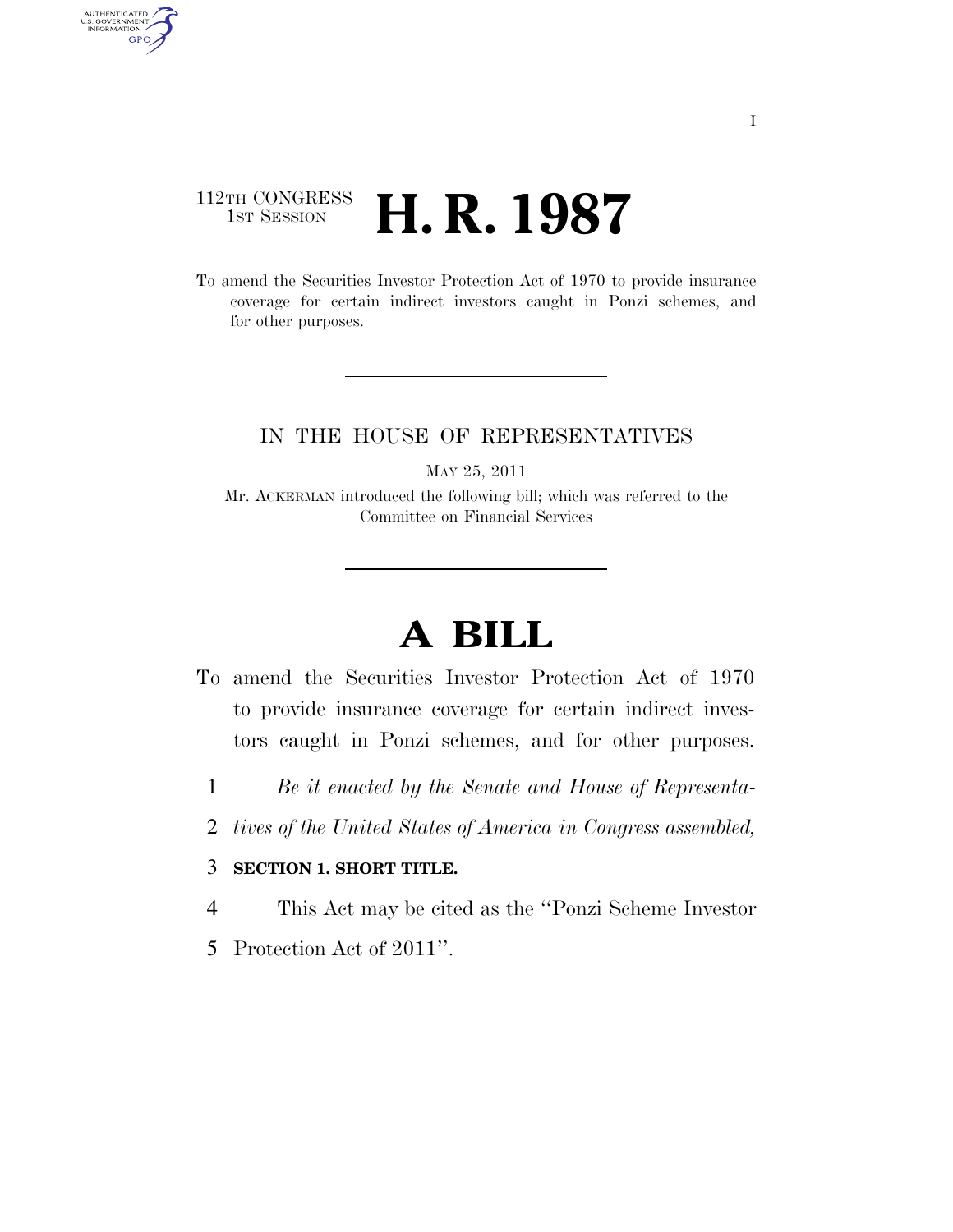**PONZI SCHEMES.** 

 (a) IN GENERAL.—The Securities Investor Protec- tion Act of 1970 (15 U.S.C. 78aaa et seq.) is amended by inserting after section 8 the following new section:

 **''SEC. 8A. SPECIAL PROVISIONS RELATED TO PONZI SCHEMES.** 

8 "(a) DETERMINATION BY TRUSTEE.—Promptly after the appointment of the trustee, such trustee shall deter- mine if the debtor is a Ponzi scheme. If the trustee deter-mines that the debtor is a Ponzi scheme—

12  $\frac{1}{2}$   $\frac{1}{2}$  the trustee shall notify SIPC;

13 ''(2) SIPC shall make such determination pub-licly available, including on SIPC's Web site; and

15 ''(3) if the trustee determines that customers invested more than \$1,000,000,000 in such Ponzi scheme, the trustee and SIPC shall, not later than 30 days after such determination is made, jointly submit to the Committee on Financial Services of the House, the Committee on Banking, Housing, and Urban Affairs of the Senate, and the Secretary of the Treasury a reasonable expected timeline for the consideration of claims made under this section. 24 "(b) STATEMENT OF CLAIM.—

•**HR 1987 IH** 25 "(1) In GENERAL.—An indirect Ponzi scheme investor may, not later than the end of the 1-year

 $\mathfrak{D}$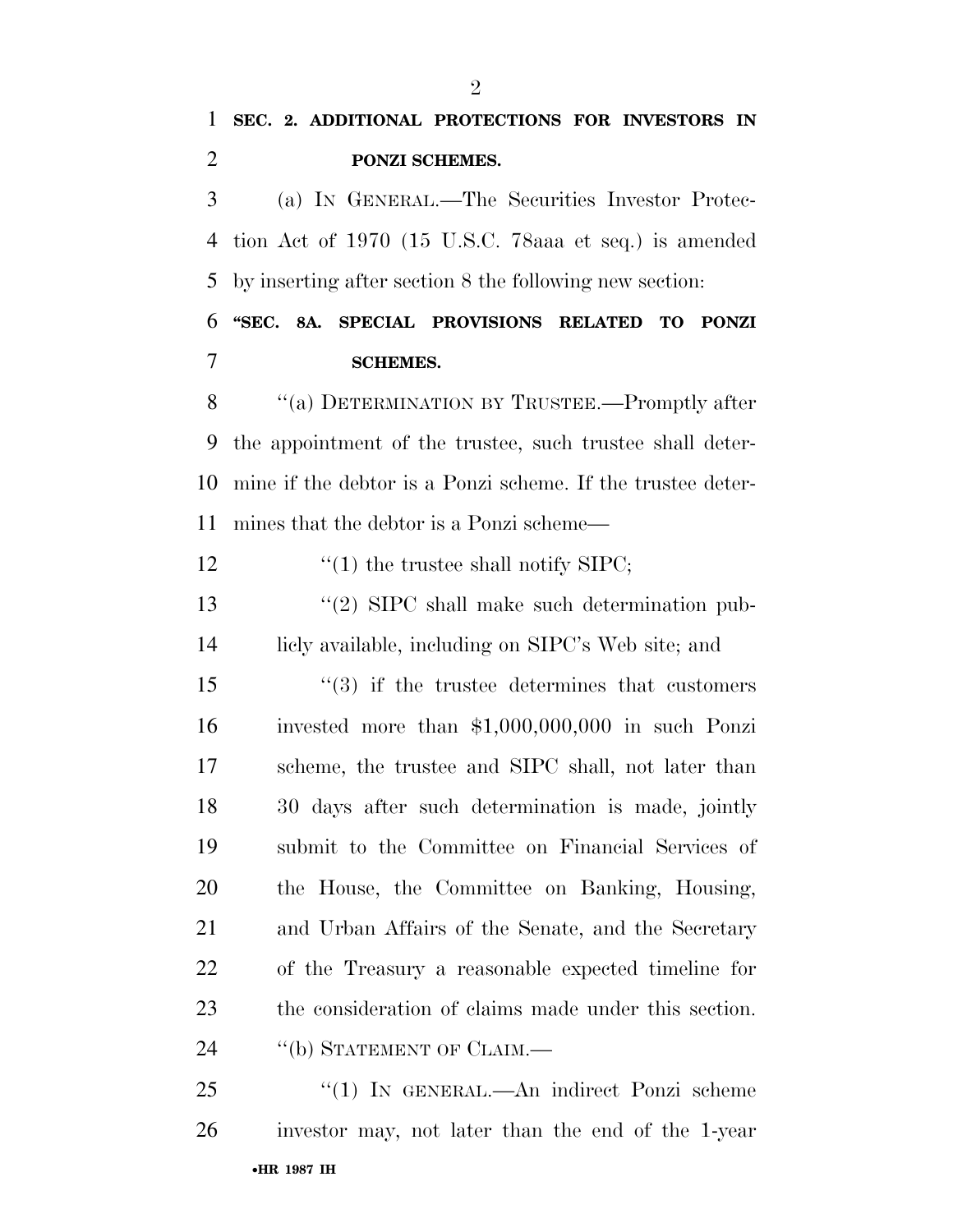| $\mathbf{1}$   | period beginning on the date SIPC makes a deter-       |
|----------------|--------------------------------------------------------|
| $\overline{2}$ | mination publicly available under subsection (a), file |
| 3              | with the trustee a written claim—                      |
| $\overline{4}$ | $\cdot$ (A) stating the type of securities held by     |
| 5              | the Ponzi scheme on behalf of the Ponzi scheme         |
| 6              | investor on behalf of the indirect Ponzi scheme        |
| 7              | investor;                                              |
| 8              | $\lq\lq (B)$ stating the number of such securities,    |
| 9              | or in the case of a pooled investment, the per-        |
| 10             | centage of such securities;                            |
| 11             | $\lq\lq$ stating the amount of any funds in-           |
| 12             | vested by the indirect Ponzi scheme investor           |
| 13             | with the Ponzi scheme investor that were in-           |
| 14             | vested with the Ponzi scheme, but for which the        |
| 15             | indirect Ponzi scheme investor has not received        |
| 16             | a statement or other documentation that would          |
| 17             | allow the indirect Ponzi scheme investor to            |
| 18             | identify in which securities the Ponzi scheme          |
| 19             | stated such funds were invested; and                   |
| 20             | $\lq\lq$ containing such other information as          |
| 21             | SIPC may determine necessary to carry out the          |
| 22             | provisions of this section.                            |
| 23             | "(2) NOTICE.—At the time an indirect Ponzi             |
| 24             | scheme investor makes a claim under paragraph (1),     |
| 25             | the indirect Ponzi scheme investor shall also file a   |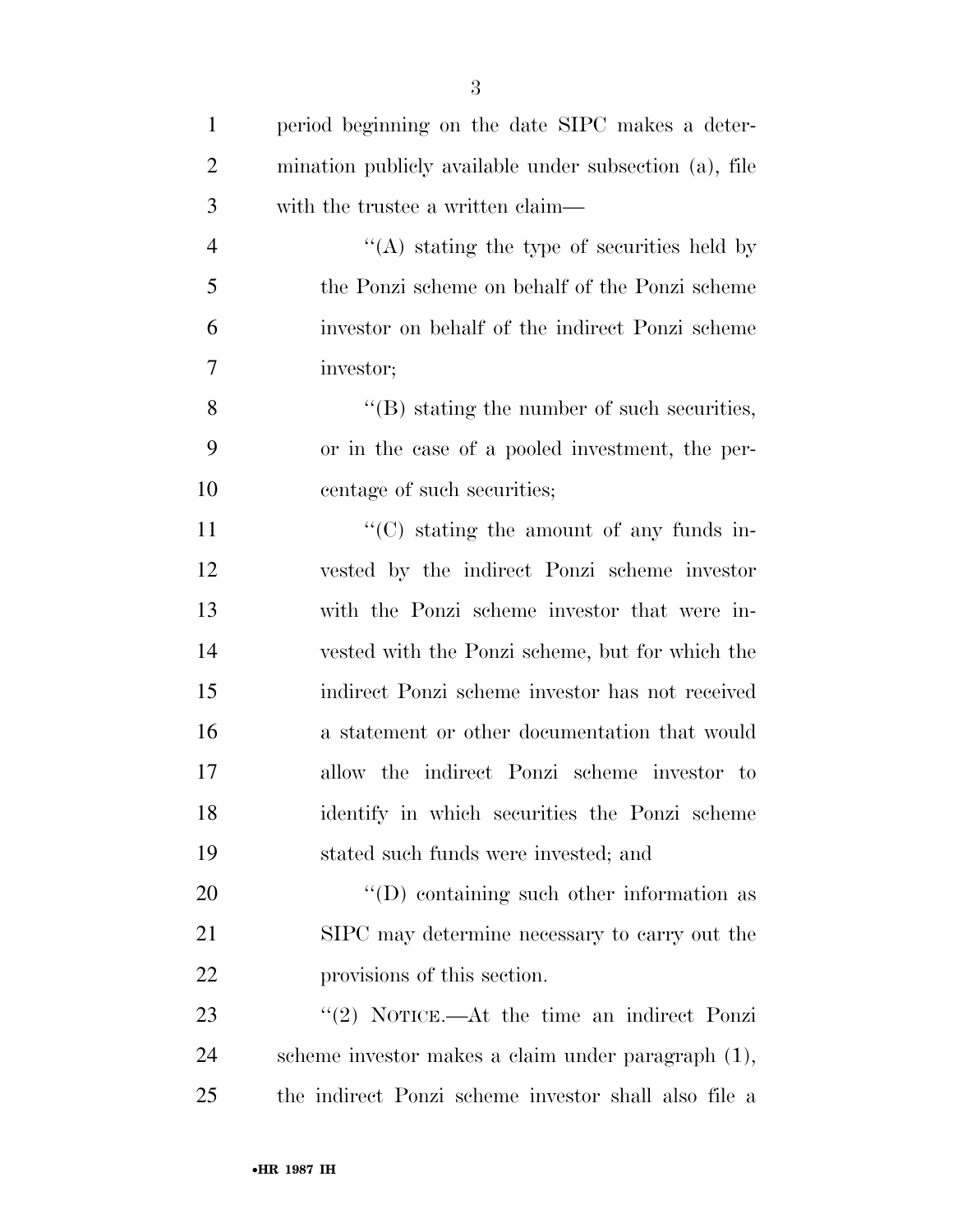copy of the claim with the appropriate Ponzi scheme investor.

 ''(c) COORDINATION WITH PONZI SCHEME INVES- TOR.—To the extent necessary, the trustee shall coordi- nate with Ponzi scheme investors to ensure proper pay- ments to indirect Ponzi scheme investors under this sec-tion.

8 "(d) PAYMENTS TO INDIRECT PONZI SCHEME INVES-TORS.—

10 "(1) IN GENERAL.—After receipt of a written statement of claim pursuant to subsection (b), un- less the trustee determines such claim to be fraudu- lent, the trustee shall, with respect to the securities 14 that are the subject of such claim, take the following actions in the following order:

 $\langle A \rangle$  With respect to a claim relating to se- curities of a class and series of an issuer which are ascertainable from the books and records of the Ponzi scheme or are otherwise established to the satisfaction of the trustee, deliver securi- ties of such class and series to the indirect Ponzi scheme investor if and to the extent available to satisfy such claims in whole or in part, with partial deliveries to be made pro rata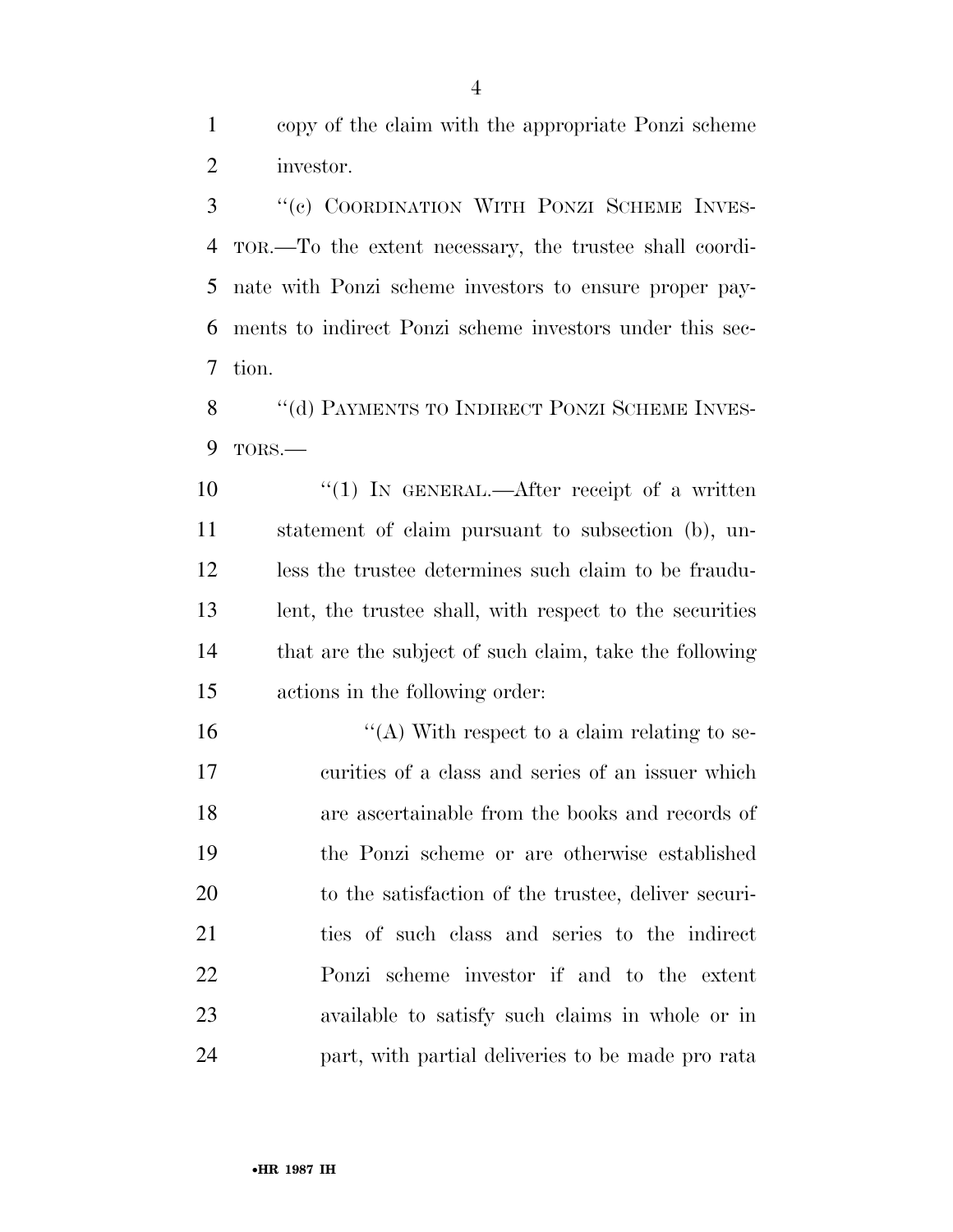| $\mathbf{1}$   | to the greatest extent considered practicable by      |
|----------------|-------------------------------------------------------|
| $\overline{2}$ | the trustee.                                          |
| 3              | "(B) Pay the indirect Ponzi scheme inves-             |
| $\overline{4}$ | to to a cash amount equal to —                        |
| 5              | "(i) the value of any securities identi-              |
| 6              | fied in the claim and not otherwise deliv-            |
| $\tau$         | ered to the indirect Ponzi scheme investor            |
| 8              | under subparagraph $(A)$ ; and                        |
| 9              | "(ii) the value of any funds identified               |
| 10             | in the claim as being invested in the Ponzi           |
| 11             | scheme by the Ponzi scheme investor on                |
| 12             | behalf of the indirect Ponzi scheme inves-            |
| 13             | tor, but for which the indirect Ponzi                 |
| 14             | scheme investor is unable to identify in              |
| 15             | which specific securities the Ponzi scheme            |
| 16             | stated such funds were invested.                      |
| 17             | MAXIMUM AMOUNT.—The aggregate<br>(2)                  |
| 18             | amount of the value of all securities and cash deliv- |
| 19             | ered under paragraph (1) may not exceed, for each     |
| 20             | indirect Ponzi scheme investor, an amount equal       |
| 21             | $to-$                                                 |
| 22             | $\lq (A) \; \$100,000, \; \text{minus}$               |
| 23             | "(B) the aggregate amount of all cash and             |
| 24             | securities invested in the Ponzi scheme by the        |
| 25             | Ponzi scheme investor on behalf of the indirect       |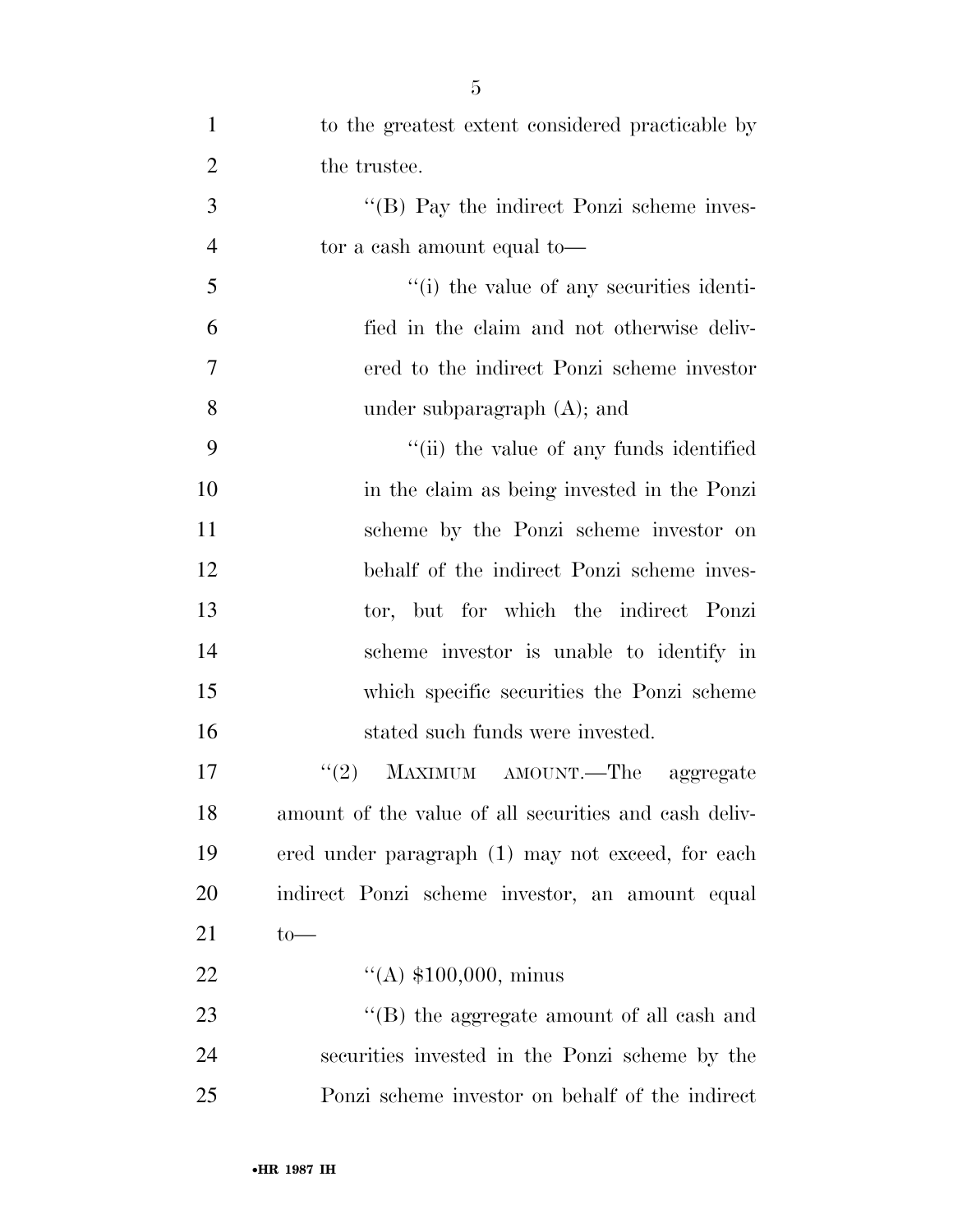| $\mathbf{1}$   | Ponzi scheme investor that is recovered by the              |
|----------------|-------------------------------------------------------------|
| $\overline{2}$ | Ponzi scheme investor from the trustee.                     |
| 3              | "(3) ADVANCES BY SIPC.—With respect to pay-                 |
| $\overline{4}$ | ments made pursuant to this section, the trustee            |
| 5              | may satisfy claims out of moneys made available to          |
| 6              | the trustee by SIPC notwithstanding the fact that           |
| 7              | there has not been any showing or determination             |
| 8              | that there are sufficient funds of the Ponzi scheme         |
| 9              | available to satisfy such claims.                           |
| 10             | "(4) WAIVER.—By accepting any security or                   |
| 11             | cash from the trustee under this section, the indirect      |
| 12             | Ponzi scheme investor agrees to waive the right to          |
| 13             | sue the Ponzi scheme investor with respect to such          |
| 14             | security or with respect to the security that was the       |
| 15             | basis for such eash payment.                                |
| 16             | "(5) SECURITY VALUATION.—For purposes of                    |
| 17             | this subsection, the value of a security shall be           |
| 18             | deemed to be the amount listed for such security on         |
| 19             | the last statement the indirect Ponzi scheme investor       |
| 20             | received from the Ponzi scheme investor before the          |
| 21             | trustee determined the debtor was a Ponzi scheme            |
| 22             | pursuant to subsection (a).                                 |
| 23             | "(e) PROHIBITION ON DOUBLE PAYMENTS.—Securi-                |
| 24             | ties delivered pursuant to subsection (d), and securities,  |
| 25             | or percentages of securities, which were the basis for cash |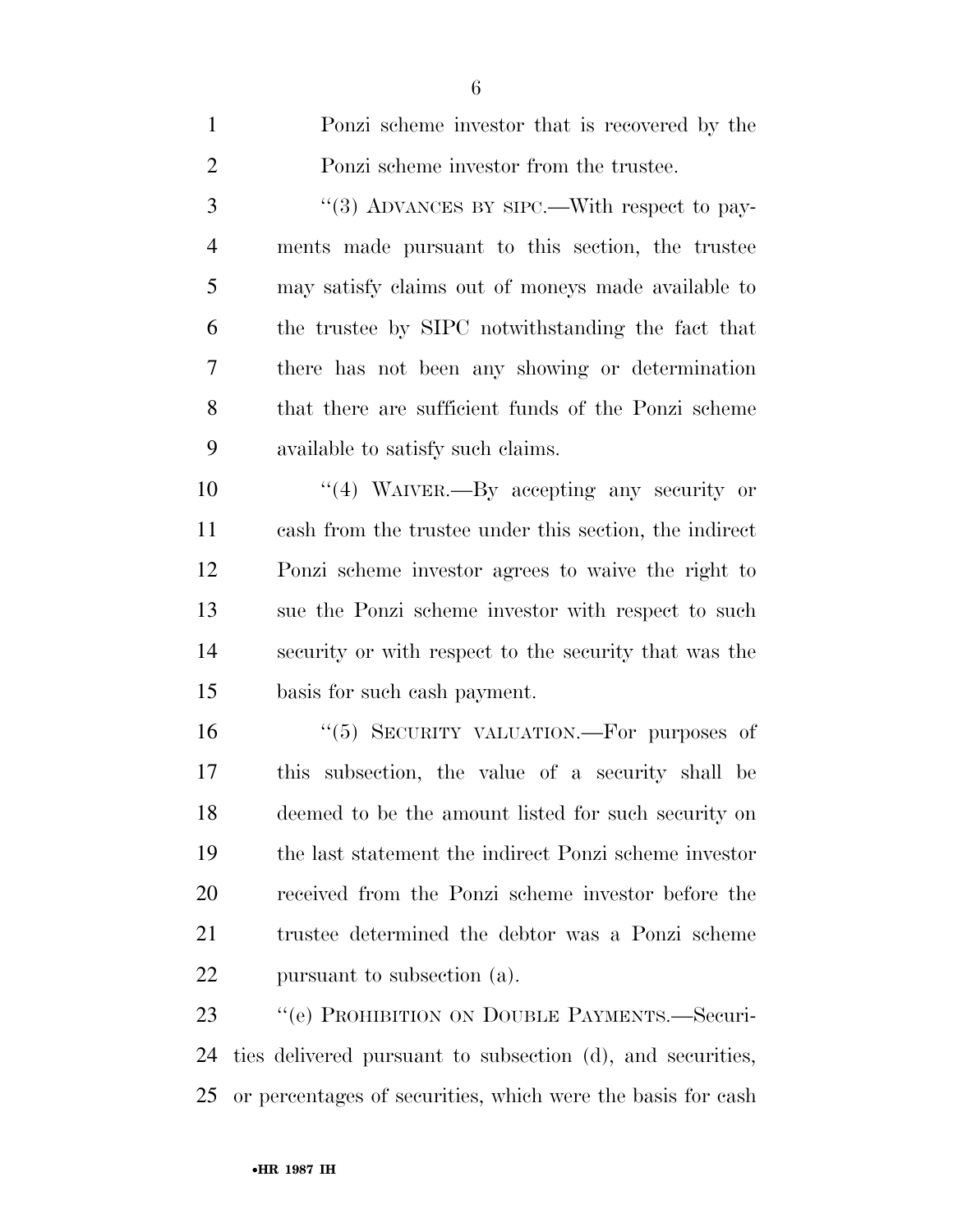paid pursuant to subsection (d), may not be the basis for any other payment by the trustee or SIPC under this Act. ''(f) RECOVERY OF FUNDS.—The trustee of a Ponzi scheme may not seek to recover money, including profits, from any investor in the Ponzi scheme unless such inves- $6 \text{tor}$ —

 ''(1) was complicit in the Ponzi scheme; or  $\frac{8}{2}$  ''(2) was registered, or should have been reg- istered, with the Commission under the securities laws as an investment adviser, broker, dealer, or other person with a fiduciary duty to the customers or investors of the person.

 ''(g) NON-APPLICABILITY IF LAWSUIT FILED.—This section shall not apply to a claim filed by an indirect Ponzi scheme investor if such investor has filed a lawsuit against the Ponzi scheme investor, the Ponzi scheme, or the trust- ee in connection with the securities that are the basis of such claim.

 ''(h) RETROACTIVE APPLICABILITY.—With respect to the appointment of a trustee made before the date of the enactment of this section, such trustee shall make the de- termination required under subsection (a) not later than 30 days after such date of enactment, and only if such trustee makes a determination that the debtor is a Ponzi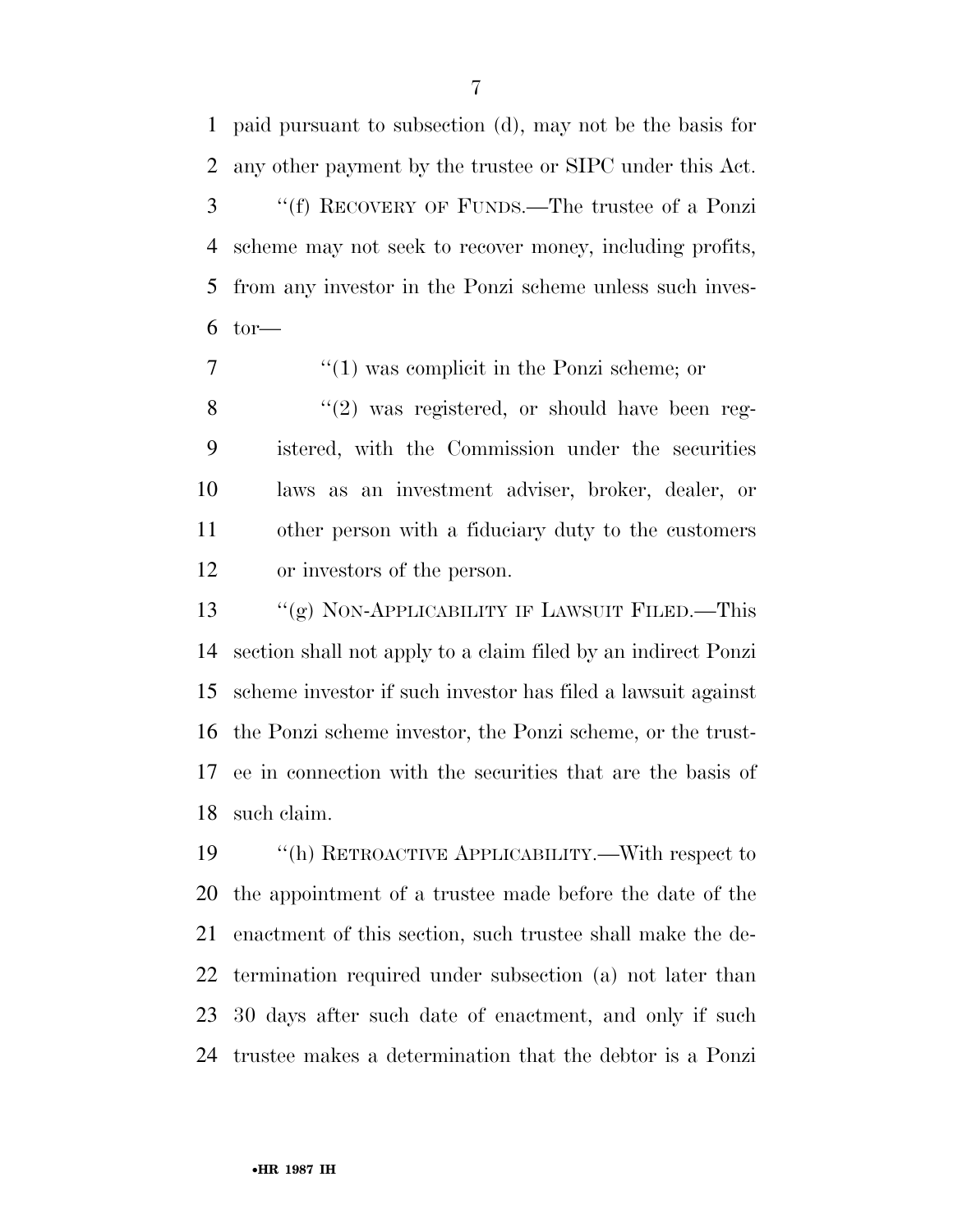scheme and customers invested more than \$1,000,000,000 in the Ponzi scheme.

 ''(i) INTEREST PAYMENTS.—If the Secretary of the Treasury makes a determination that claims under this section are not being considered in accordance with the timeline submitted to the Secretary under subsection (a)(3), the Secretary may require any future payments made under this section to be made with interest.

9 "(j) TREATMENT OF INTEREST ON CASH.—SIPC shall issue regulations to ensure that any adjustment in the net equity of a Ponzi scheme investor required under the last sentence of section 16(11) is passed to the appro-priate indirect Ponzi scheme investors.

14 "(k) RULEMAKING.—SIPC shall issue regulations to carry out the provisions of this section.''.

 (b) SIPC AUTHORITY TO ADVANCE FUNDS.—Sec- tion 9 of such Act (15 U.S.C. 78fff–3) is amended by add-ing at the end the following new subsection:

 ''(d) ADVANCES RELATED TO PONZI SCHEMES.— SIPC shall advance to the trustee—

 ''(1) such moneys as may be required to pay claims made under section 8A; and

23  $(2)$  such moneys as may be required to carry out section 8A.''.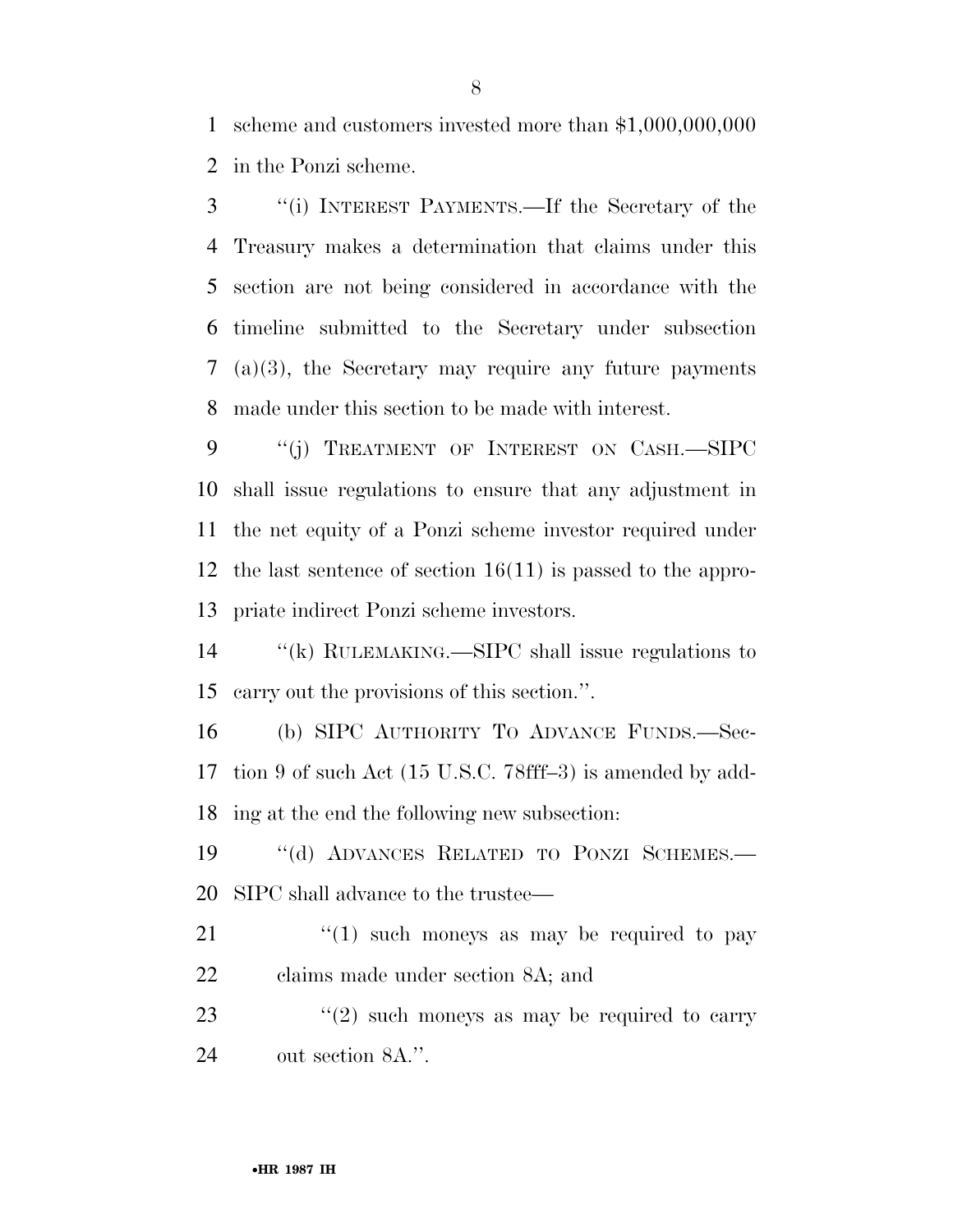(c) OVERSIGHT OF TRUSTEE COMPENSATION.—Sec-2 tion  $5(b)(5)(C)$  of such Act (15 U.S.C. 78eee(b)(5)(C)) is amended by striking ''In any case in which such allow- ances are to be paid by SIPC without reasonable expecta- tion of recoupment thereof as provided in this Act and there is no difference between the amounts requested and the amounts recommended by SIPC, the court shall award the amounts recommended by SIPC. In determining the amount of allowances in all other cases, the court shall give due consideration to the nature, extent, and value of the services rendered, and shall place considerable reliance on the recommendation of SIPC.'' and inserting ''In deter- mining the amount to be awarded for allowances, the court shall give due consideration to the nature, extent, and value of the services rendered. In any case in which such allowances are to be paid by SIPC and there is a reason- able expectation of recoupment thereof as provided in this Act, the court shall place considerable reliance on the rec-ommendation of SIPC.''.

#### **SEC. 3. SIPC FUND ASSESSMENT.**

 Not later than the end of the 60-day period beginning on the date of the enactment of this Act, SIPC shall issue regulations to modify the SIPC Fund assessment levels to ensure they are adequate to cover the anticipated costs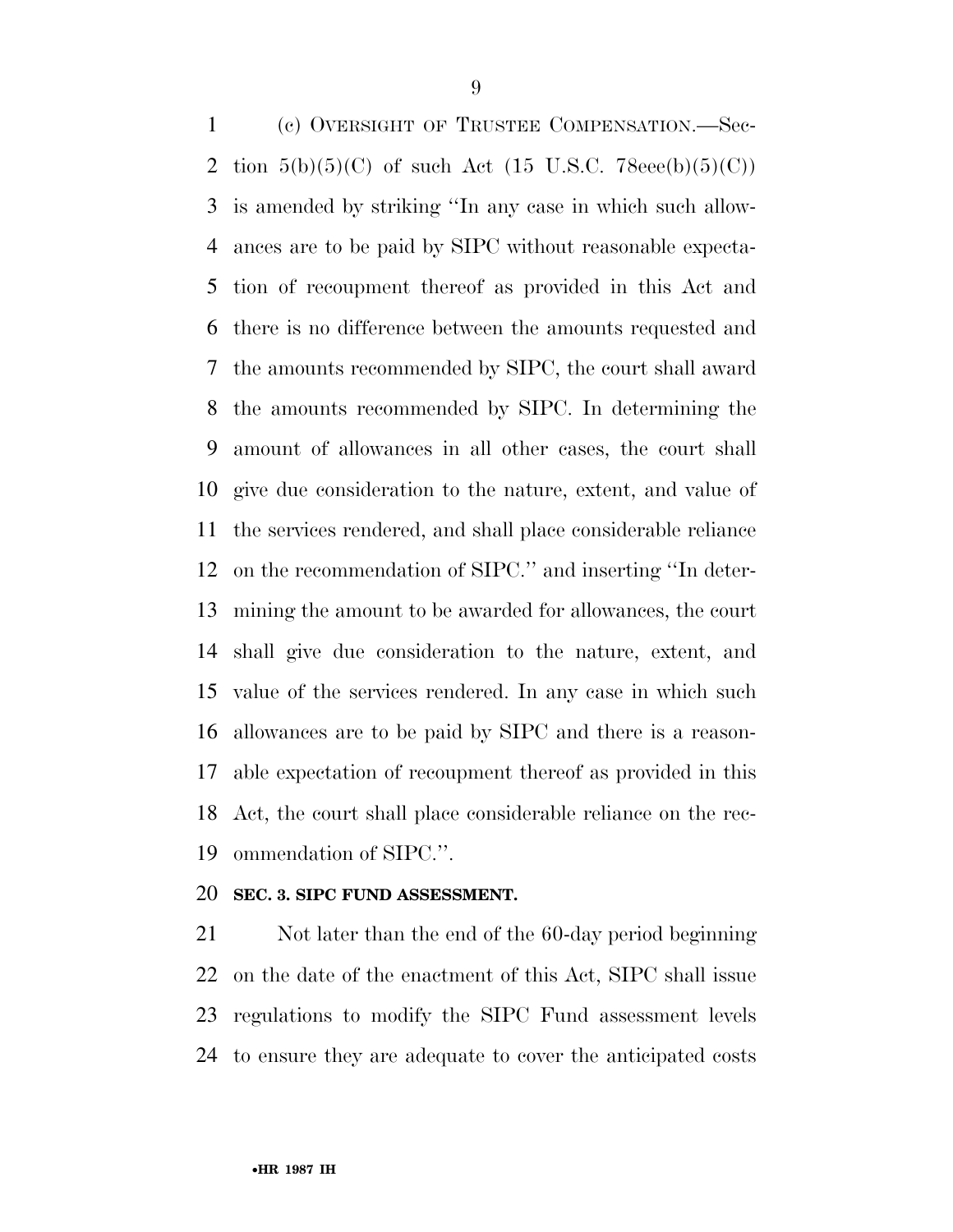to the SIPC Fund of carrying out the amendments made by this Act.

### **SEC. 4. AUDITS OF CERTAIN TRUSTEES.**

 Section 11(c) of the Securities Investor Protection 5 Act of 1970 (15 U.S.C.  $78ggg(c)$ ) is amended by adding at the end the following new paragraph:

7 "(3) AUDITS OF CERTAIN TRUSTEES.—With re- spect to a liquidation proceeding for which SIPC does not have a reasonable expectation of recoupment of the advances made by SIPC for such 11 liquidation proceeding, SIPC shall—

12  $\langle (A) \rangle$  select an independent public account- ant to perform an annual audit of the trustee of the debtor in such proceeding; and

15  $\langle G \rangle$  issue a report to the Commission con-16 taining the results of such audit.".

#### **SEC. 5. DEFINITIONS.**

 Section 16 of the Securities Investor Protection Act of 1970 (15 U.S.C. 78lll) is amended—

 (1) in paragraph (11), by adding at the end the following: ''In determining net equity under this paragraph with respect to a Ponzi scheme investor, the amount of cash in the account or accounts of such investor, as calculated under subparagraphs (A) through (C), shall be adjusted by the percentage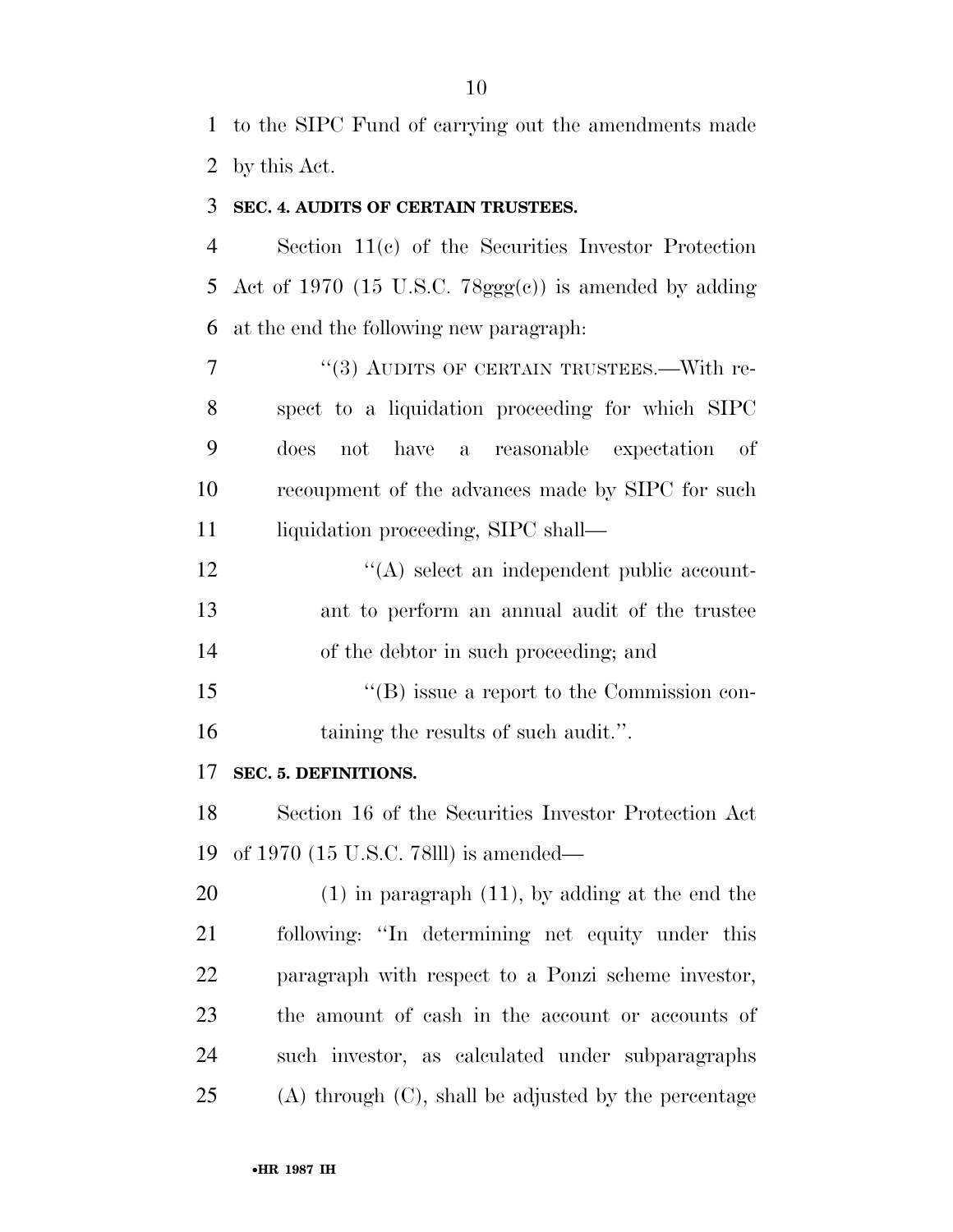| $\mathbf{1}$   | increase or decrease in the Consumer Price Index       |
|----------------|--------------------------------------------------------|
| $\overline{2}$ | for All Urban Consumers published by the Bureau        |
| 3              | of Labor Statistics of the Department of Labor for     |
| $\overline{4}$ | the period of time between when the cash was placed    |
| 5              | in the account and the time the net equity is deter-   |
| 6              | mined."; and                                           |
| 7              | $(2)$ by adding at the end the following new           |
| 8              | paragraphs:                                            |
| 9              | $\cdot\cdot(15)$ SECURITIES LAWS.—The term 'securities |
| 10             | laws' has the meaning given such term under section    |
| 11             | 3 of the Securities Exchange Act of 1934.              |
| 12             | DEFINITIONS RELATED<br>(16)<br>TO<br>PONZI             |
| 13             | SCHEMES.-                                              |
| 14             | "(A) PONZI SCHEME.—The term 'Ponzi                     |
| 15             | scheme' means any fraudulent investment oper-          |
| 16             | ation which is managed in a manner that pro-           |
| 17             | vides investors with returns (or purported re-         |
| 18             | turns) derived substantially from investments          |
| 19             | made by other investors rather than from prof-         |
| 20             | its.                                                   |
| 21             | "(B) PONZI SCHEME INVESTOR.—The                        |
| 22             | term 'Ponzi scheme investor' means a customer          |
| 23             | of a debtor, where the trustee of such debtor          |
| 24             | has determined the debtor to be a Ponzi                |
| 25             | scheme.                                                |